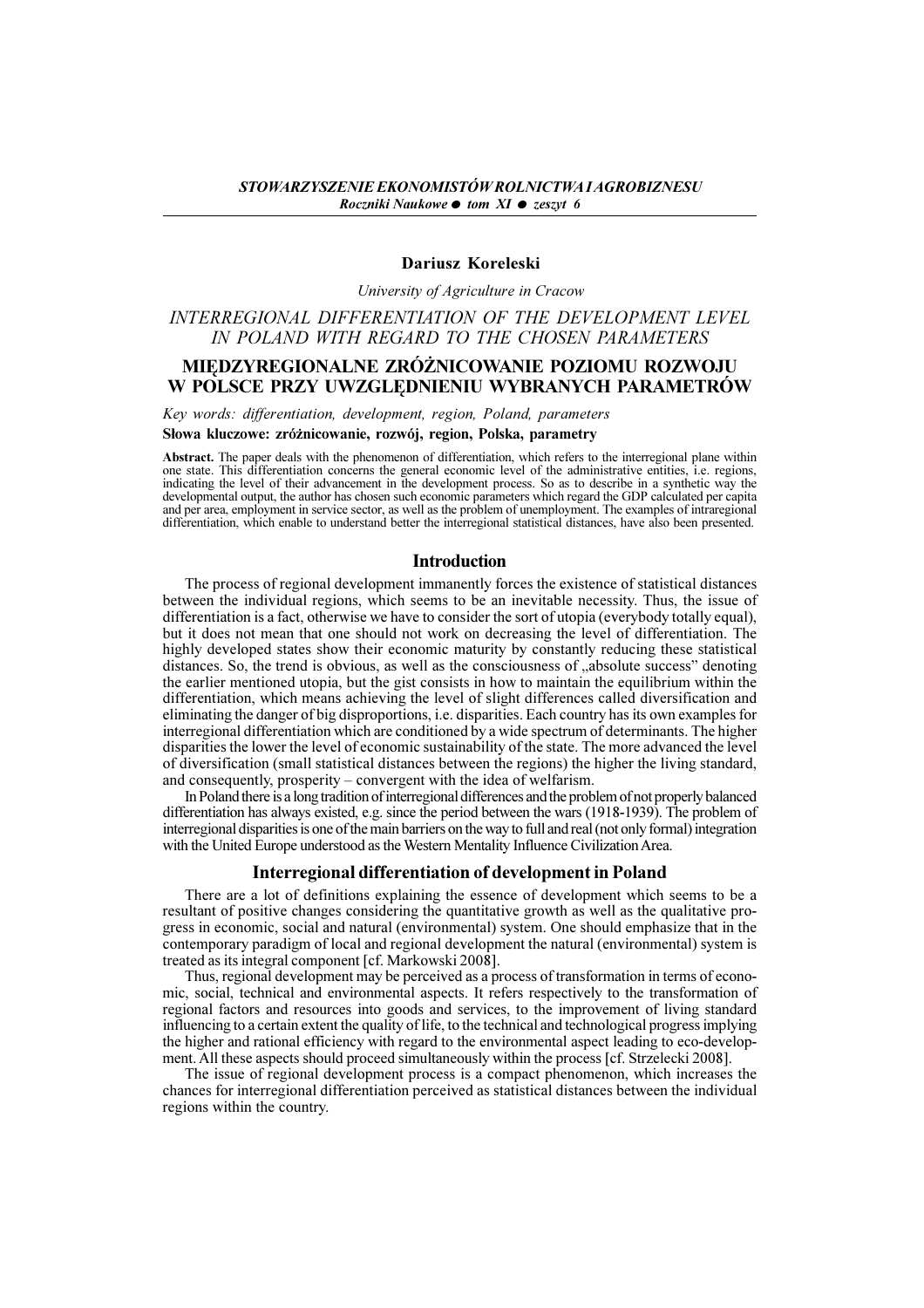| Table 1. GDP calculated per capita and per area in Poland divided |  |  |  |
|-------------------------------------------------------------------|--|--|--|
| into regions                                                      |  |  |  |

| <b>Region (province)</b> | GDP/CAP* | <b>Region (province)</b> | <b>GDP/AREA**</b> |
|--------------------------|----------|--------------------------|-------------------|
| Mazowieckie              | 1.000    | Śląskie                  | 1.000             |
| Dolnośląskie             | 0.428    | Mazowieckie              | 0.531             |
| Śląskie                  | 0.419    | Małopolskie              | 0.403             |
| Wielkopolskie            | 0.410    | Dolnośląskie             | 0.311             |
| Polska                   | 0.352    | Łódzkie                  | 0.239             |
| Pomorskie                | 0.336    | Polska                   | 0.220             |
| Łódzkie                  | 0.263    | Wielkopolskie            | 0.214             |
| Zachodniopomorskie       | 0.256    | Pomorskie                | 0.212             |
| Lubuskie                 | 0.233    | Kujawsko-pomorskie       | 0.160             |
| Kujawsko-pomorskie       | 0.216    | Opolskie                 | 0.127             |
| Małopolskie              | 0.208    | Świętokrzyskie           | 0.110             |
| Opolskie                 | 0.139    | Podkarpackie             | 0.104             |
| Świętokrzyskie           | 0.092    | Zachodnio-pomorskie      | 0.067             |
| Warmińsko-mazurskie      | 0.087    | Lubuskie                 | 0.058             |
| Podlaskie                | 0.063    | Lubelskie                | 0.042             |
| Podkarpackie             | 0.010    | Warmińsko-mazurskie      | 0.003             |
| Lubelskie                | 0.000    | Podlaskie                | 0.000             |

Remarks: Data in tables use comas instead of points due to the Polish version of Microsoft Office Excel 2007.Data updated on 31 Dec. 2007.Data normalized<br>by the Zero Unitarization Method (ZUM) <0, 1>. \* Gross Domestic Product<br>(current prices) calculated per capita. \*\* Gross Domestic Product (cu rren prices) calculated per area (1 sq. km). Source: own calculations based on the Statistical Yearbook...2008.

|         |  | Table 2. Employed in services and unemployment rate in Polish |  |
|---------|--|---------------------------------------------------------------|--|
| regions |  |                                                               |  |

| <b>Region (province)</b> | $S\%*$ | <b>Region (province)</b> | U%**  |
|--------------------------|--------|--------------------------|-------|
| Mazowieckie              | 1.000  | Wielkopolskie            | 1.000 |
| Zachodniopomorskie       | 0.902  | Małopolskie              | 0.917 |
| Pomorskie                | 0.836  | Mazowieckie              | 0.890 |
| Dolnośląskie             | 0.767  | Śląskie                  | 0.872 |
| Lubuskie                 | 0.713  | Podlaskie                | 0.761 |
| Śląskie                  | 0.672  | Pomorskie                | 0.734 |
| Małopolskie              | 0.623  | Łódzkie                  | 0.688 |
| Polska                   | 0.561  | Polska                   | 0.688 |
| Warmińsko-<br>mazurskie  | 0.498  | Dolnośląskie             | 0.670 |
| Kujawsko-<br>pomorskie   | 0.428  | Opolskie                 | 0.624 |
| Opolskie                 | 0.427  | Lubelskie                | 0.523 |
| Wielkopolskie            | 0.346  | Lubuskie                 | 0.431 |
| Łódzkie                  | 0.319  | Podkarpackie             | 0.413 |
| Podkarpackie             | 0.212  | Świętokrzyskie           | 0.349 |
| Podlaskie                | 0.135  | Kujawsko-<br>pomorskie   | 0.349 |
| Lubelskie                | 0.057  | Zachodnio-<br>pomorskie  | 0.211 |
| Świętokrzyskie           | 0.000  | Warmińsko-<br>mazurskie  | 0.000 |

Remarks: \*Employed in services in total (in %). \*\* Registered unemployment rate in % (ZUM – destimulant).<br>For other clarifications see table 1.

Source: own calculations based on the Statistical Yearbook...2008.

Obviously the measurement of such a process seems to be a real challenge due to difficulties referring to the objective factors, considering simultaneously their accessibility in a defined state. Among the chosen parameters for the development evaluation there are GDP measures calculated per capita and per area. GDP (Gross Domestic Product), being the market value of all final goods and services produced by its factors of production within the geographic confines of a country and sold on the market in a given interval of time [cf. Mankiw, Taylor 2006], may be regarded as a more or less representative measure of economic status of the state. Table 1 presents the ranking of Polish regions concerning the GDP.

GDP calculated per area shows the potential investment into area, resulting in e.g. infrastructural improvements.

Next parameters refer to the percentage of people employed in services sector (with regard to total employment) and to the unemployment. Both of them appear to be intrinsic measures of development. See table 2. All these four measures of determinative character have been summed up and once more unitarized. Additionally, the unitarized value of relative dispersion coefficient has been shown in order to present the level of their statistical sustainability. The result has been shown in table 3. Analyzing the statistics, it is not difficult to notice the distance (statistical gap) between the Mazowieckie Province and other regions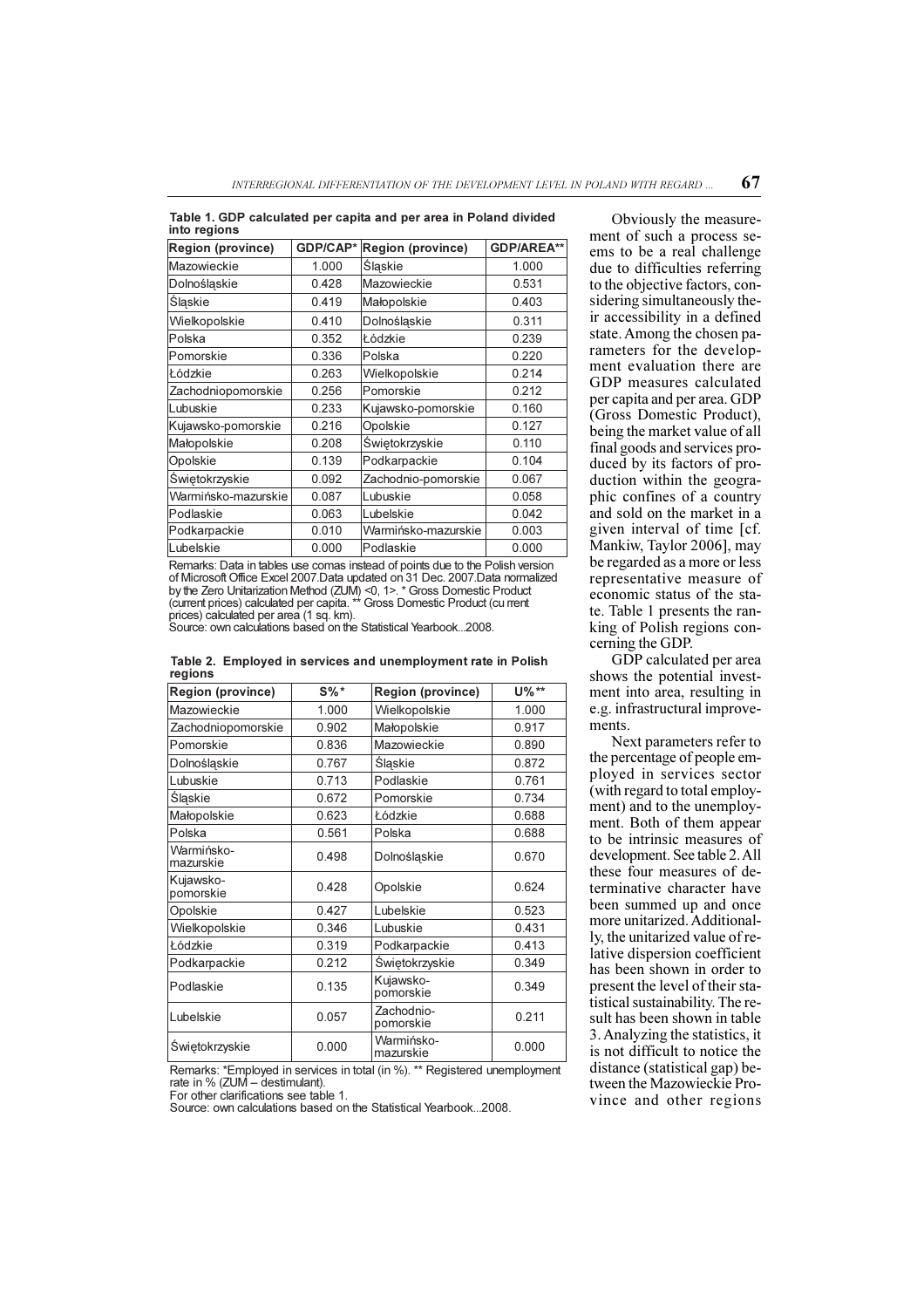Table 3. Final rankings regarding total score and statistical sustainability

| <b>Region (province)</b> | <b>SUM 4*</b> | <b>Region (province)</b> | V% 4** |
|--------------------------|---------------|--------------------------|--------|
| Mazowieckie              | 1.000         | Mazowieckie              | 1.000  |
| Śląskie                  | 0.840         | Śląskie                  | 0.939  |
| Dolnośląskie             | 0.566         | Dolnośląskie             | 0.906  |
| Małopolskie              | 0.558         | Kujawsko-pomorskie       | 0.879  |
| Pomorskie                | 0.546         | Polska                   | 0.853  |
| Wielkopolskie            | 0.494         | Łódzkie                  | 0.781  |
| Polska                   | 0.443         | Małopolskie              | 0.774  |
| Łódzkie                  | 0.334         | Pomorskie                | 0.770  |
| Zachodniopomorskie       | 0.308         | Wielkopolskie            | 0.670  |
| Lubuskie                 | 0.308         | Opolskie                 | 0.652  |
| Opolskie                 | 0.267         | Lubuskie                 | 0.613  |
| Kujawsko-pomorskie       | 0.209         | Podkarpackie             | 0.499  |
| Podlaskie                | 0.142         | Zachodniopomorskie       | 0.429  |
| Podkarpackie             | 0.065         | Świętokrzyskie           | 0.395  |
| Lubelskie                | 0.025         | Podlaskie                | 0.108  |
| Warmińsko-mazurskie      | 0.013         | Lubelskie                | 0.021  |
| <b>Świętokrzyskie</b>    | 0.000         | Warmińsko-mazurskie      | 0.000  |

Remarks: \*Unitarized sum value of four former components (GDP/CAP, GDP/AREA, %S, %U). \*\* Unitarized value of relative dispersion coefficient of four former components (ZUM destimulant). For other clarifications see table 1. Source: own calculations based on the Statistical Yearbook...20008.

| <b>Region (province)</b> | A%*  | <b>Region (province)</b> | $1\%**$ |
|--------------------------|------|--------------------------|---------|
| <b>Slaskie</b>           | 5.7  | Lubelskie                | 17.7    |
| Dolnośląskie             | 10.0 | Podlaskie                | 19.3    |
| Lubuskie                 | 11.1 | Mazowieckie              | 21.7    |
| Pomorskie                | 11.1 | Świętokrzyskie           | 23.7    |
| Zachodniopomorskie       | 11.8 | Małopolskie              | 27.1    |
| Mazowieckie              | 18.8 | Łódzkie                  | 29.8    |
| Warmińsko-<br>mazurskie  | 19.6 | Polska                   | 29.9    |
| Wielkopolskie            | 20.3 | Podkarpackie             | 30.0    |
| Polska                   | 20.4 | Zachodniopomorskie       | 30.9    |
| Opolskie                 | 20.6 | Kujawsko-pomorskie       | 31.8    |
| Kujawsko-pomorskie       | 21.5 | Warmińsko-mazurskie      | 32.1    |
| Małopolskie              | 21.8 | Opolskie                 | 32.7    |
| Łódzkie                  | 25.9 | Pomorskie                | 33.0    |
| Podkarpackie             | 28.1 | Wielkopolskie            | 34.8    |
| Świętokrzyskie           | 39.1 | Dolnoślaskie             | 35.7    |
| Podlaskie                | 40.5 | Lubuskie                 | 35.8    |
| Lubelskie                | 43.8 | Śląskie                  | 42.1    |

Remarks: \*Employed in agriculture, hunting, forestry and fishing. \*\*Employed in industry and construction. For other clarifications see table 1.

Source: own calculations based on the Statistical Yearbook...2008.

(especially in terms of calculated GDP value), which is caused by the capital city of Warsaw itself and substantially is a derivative of intraregional statistical distances layout. Just for comparison table 4 shows the ranking of regions with regard to the employment in two remaining sectors: agricultural and industrial.

The next chapter presents the examples of intraregional differentiation, which enables better understanding of the interregional statistics.

# Intraregional statistical distances layout

The fact of including the big cities (e.g. Cracow, Warsaw being separated subregions) in the data concerning provinces (e.g. Małopolskie, Mazowieckie) causes certain statistical disproportions while comparing different regions and does not reflect the real mean value of a region divided into individual subregions. Therefore tables 5-7 present the intraregional layout of unitarized data referring to the formerly mentioned four parameters.

The statistical distance of the "SUM 4" between the City of Cracow and the Małopolskie province amounts to 0.741 (1.000-0.259). The higher the distance the less representative the statistical value of the region including big city, i.e. higher disproportions within the province. Regarding the statistical sustainability measured by  $\sqrt{v}$  4" the distance between the mentioned subregion and the province equals 0.330 (1.000-0.670). The lower the distance the higher the level of statistical sustainability of the region.

The statistical distance of the "SUM 4" between the City of Warsaw and the Mazowieckie province amounts to 0.609 (1.000-0.391). Regarding the statistical sustainability measured by  $, V\% 4"$  the distance between the mentioned subregion and the province equals 0.353 (1.000-0.647).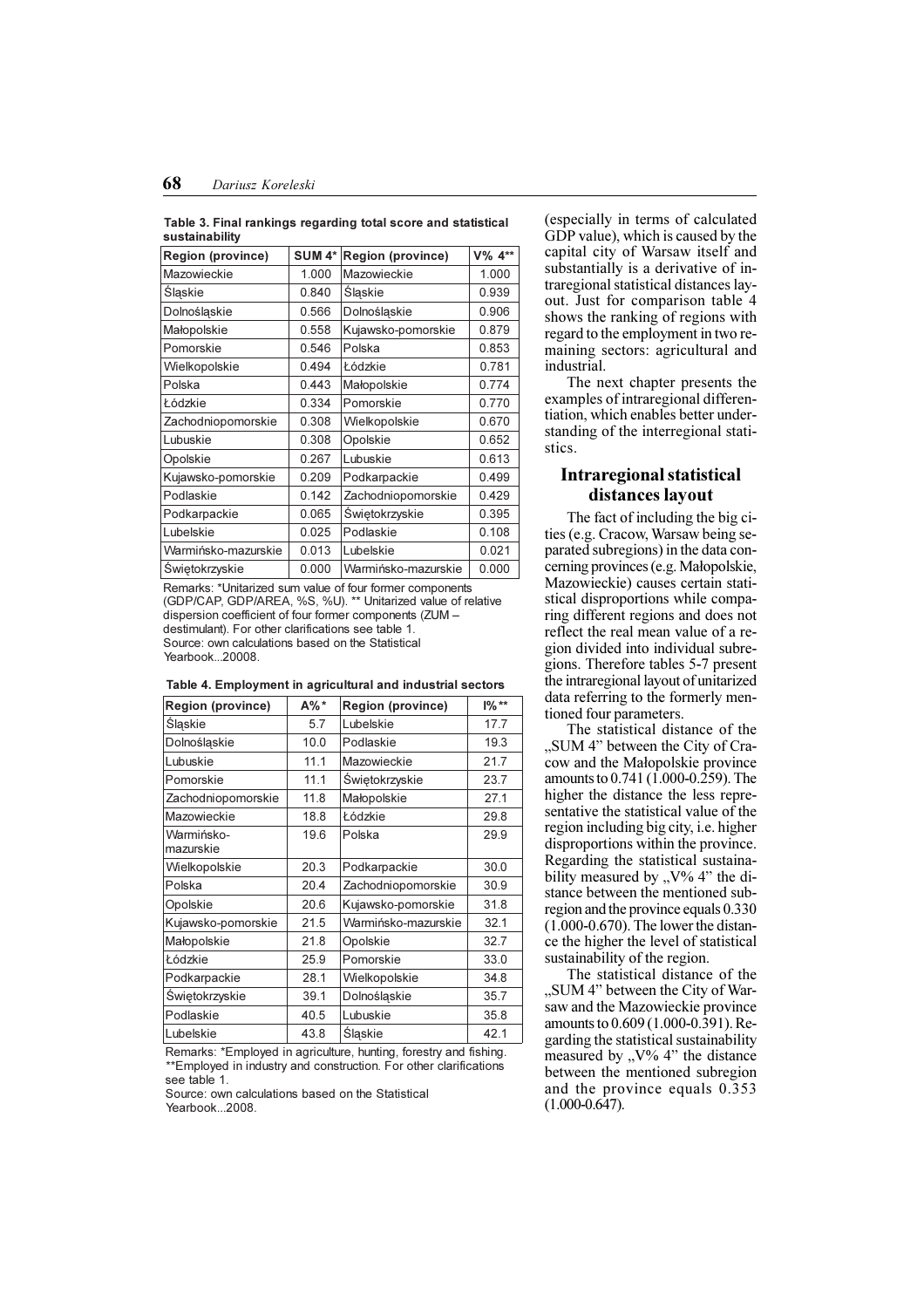| $1$ able J. Jiausucs Tegarumy the intraregional layout – the malopoishie province |                  |                 |       |       |  |  |
|-----------------------------------------------------------------------------------|------------------|-----------------|-------|-------|--|--|
| <b>Region (province)</b>                                                          | <b>GDP/CAP</b>   | <b>GDP/AREA</b> | $S\%$ | $U\%$ |  |  |
| Małopolskie                                                                       | 0.288            | 0.030           | 0.437 | 0.484 |  |  |
| Subregions                                                                        |                  |                 |       |       |  |  |
| Krakowski                                                                         | 0.062            | 0.007           | 0.000 | 0.589 |  |  |
| City of cracow                                                                    | 1.000            | 1.000           | 1.000 | 1.000 |  |  |
| Nowosadecki                                                                       | 0.000            | 0.000           | 0.274 | 0.000 |  |  |
| Oświecimski                                                                       | 0.184            | 0.027           | 0.188 | 0.274 |  |  |
| <b>Tarnowski</b>                                                                  | 0.057            | 0.009           | 0.177 | 0.263 |  |  |
| <b>Region (province)</b>                                                          | SUM <sub>4</sub> | $V\%$ 4         | $A\%$ | $1\%$ |  |  |
| Małopolskie                                                                       | 0.259            | 0.670           | 21.8  | 27.1  |  |  |
| Subregions                                                                        |                  |                 |       |       |  |  |
| Krakowski                                                                         | 0.103            | 0.136           | 41.6  | 25.4  |  |  |
| City of cracow                                                                    | 1.000            | 1.000           | 0.8   | 24.7  |  |  |
| Nowosadecki                                                                       | 0.000            | 0.000           | 34.3  | 21.4  |  |  |
| Oświecimski                                                                       | 0.107            | 0.694           | 16.9  | 42.3  |  |  |
| Tarnowski                                                                         | 0.062            | 0.543           | 34.4  | 25.2  |  |  |

Table 5. Statistics regarding the intraregional layout - the Makopolskie province

Remarks: Basic data by region on 31 Dec. 2007 in division obligatory since 1. Jan. 2008 (Introduction of the Nomenclature of Territorial Units for Statistical Purposes - NTS) - Journal of Laws No. 214, item 1573. For the clarification of the abbreviations  $-$  see tables 1-4.

Source: own calculations based on the Statistical Yearbook...2008.

## Table 6. Statistics regarding the intraregional layout - the Mazowieckie province

| <b>Region (province)</b> | <b>GDP/CAP</b>   | <b>GDP/AREA</b> | $S\%$ | <b>U%</b> |
|--------------------------|------------------|-----------------|-------|-----------|
| Mazowieckie              | 0.377            | 0.019           | 0.553 | 0.682     |
| Subregions               |                  |                 |       |           |
| Ciechanowsko-płocki      | 0.139            | 0.004           | 0.117 | 0.307     |
| Ostrołecko-siedlecki     | 0.000            | 0.000           | 0.000 | 0.406     |
| Radomski                 | 0.002            | 0.003           | 0.103 | 0.000     |
| City of Warsaw           | 1.000            | 1.000           | 1.000 | 1.000     |
| Warszawski wschodni      | 0.032            | 0.007           | 0.216 | 0.599     |
| Warszawski zachodni      | 0.185            | 0.015           | 0.337 | 0.802     |
| <b>Region (province)</b> | SUM <sub>4</sub> | $V\%$ 4         | A%    | 1%        |
| Mazowieckie              | 0.391            | 0.647           | 18.8  | 21.7      |
| Subregions               |                  |                 |       |           |
| Ciechanowsko-płocki      | 0.118            | 0.558           | 35.6  | 26.2      |
| Ostrołęcko-siedlecki     | 0.077            | 0.000           | 48.8  | 18.6      |
| Radomski                 | 0.000            | 0.067           | 41.7  | 20.7      |
| City of Warsaw           | 1.000            | 1.000           | 0.6   | 18.1      |
| Warszawski wschodni      | 0.192            | 0.361           | 26.1  | 30.9      |
| Warszawski zachodni      | 0.316            | 0.495           | 21.5  | 29.6      |

Remarks: For the clarification of the abbreviations - see tables 1-5.

Source: own calculations based on the Statistical Yearbook...2008.

The statistical distance of the "SUM 4" between the Rzeszowski subregion and the Podkarpackie province amounts to 0.532 (1.000-0.468). Regarding the statistical sustainability measured by  $\sqrt{v}$  4" the distance between the mentioned subregion and the province equals 0.135 (1.000-0.865).

Thus, the Podkarpackie province seems to be the most coherent region (of the three analyzed) in terms of statistical distances, as well as the statistical sustainability which reflects its statistical homogeneity.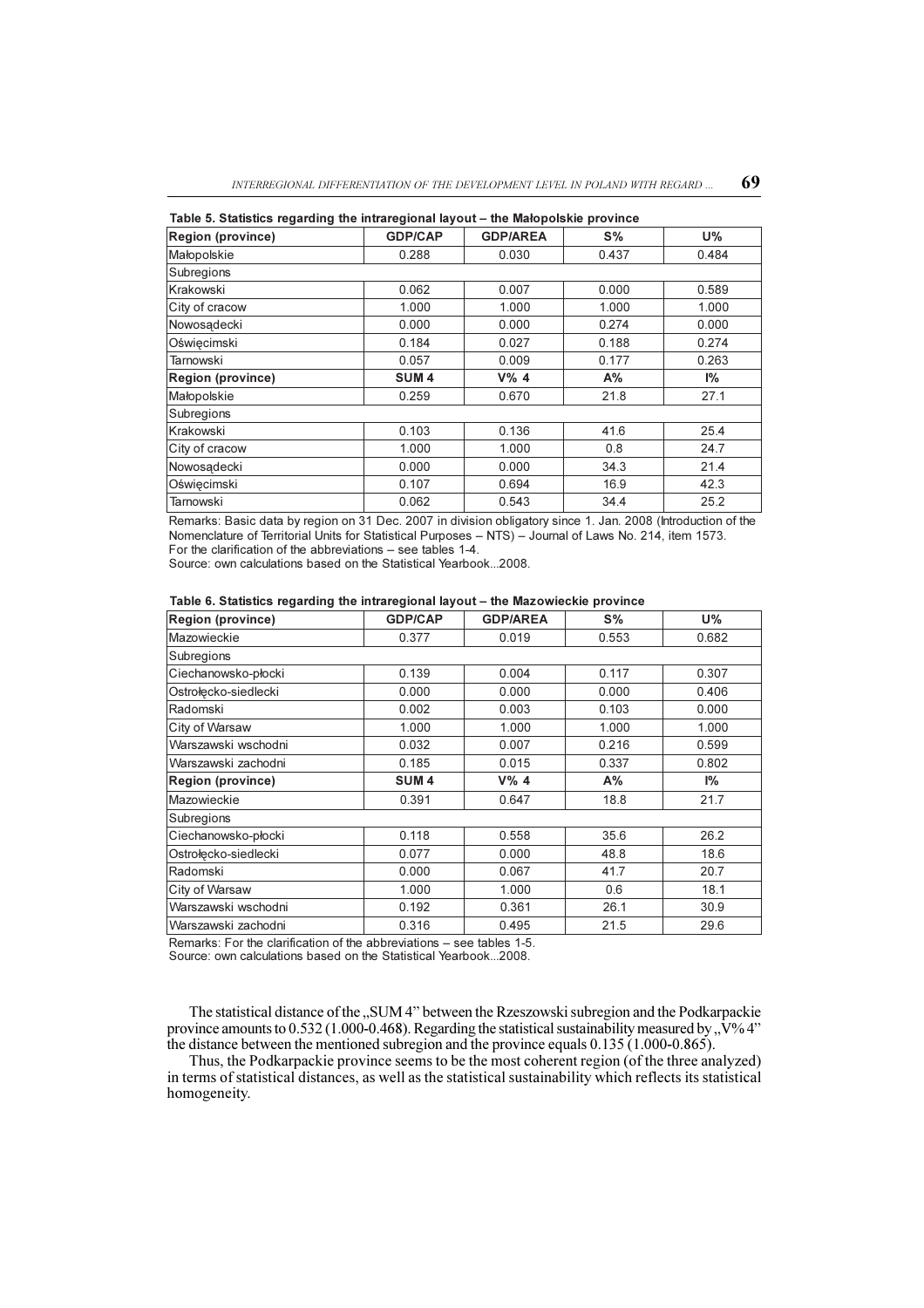## 70 Dariusz Koreleski

| <b>Region (province)</b> | <b>GDP/CAP</b>   | <b>GDP/AREA</b> | $S\%$ | <b>U%</b>      |
|--------------------------|------------------|-----------------|-------|----------------|
| Podkarpackie             | 0.589            | 0.354           | 0.536 | 0.707          |
| Subregions               |                  |                 |       |                |
| Krośnieński              | 0.214            | 0.000           | 0.546 | 0.488          |
| Przemyski                | 0.000            | 0.002           | 0.589 | 0.000          |
| Rzeszowski               | 1.000            | 1.000           | 1.000 | 1.000          |
| <b>Tarnobrzeski</b>      | 0.859            | 0.619           | 0.000 | 1.000          |
| <b>Region (province)</b> | SUM <sub>4</sub> | $V\%$ 4         | A%    | P <sub>6</sub> |
| Podkarpackie             | 0.468            | 0.865           | 28.1  | 30.0           |
| Subregions               |                  |                 |       |                |
| Krośnieński              | 0.192            | 0.592           | 24.0  | 33.9           |
| Przemyski                | 0.000            | 0.000           | 39.7  | 17.8           |
| Rzeszowski               | 1.000            | 1.000           | 25.7  | 27.1           |
| <b>Tarnobrzeski</b>      | 0.553            | 0.642           | 26.4  | 37.7           |

### Table 7. Statistics regarding the intraregional layout - the Podkarpackie province

Remarks: for the clarification of the abbreviations  $-$  see tables 1-5. Source: own calculations based on the Statistical Yearbook...2008.

## Conclusion

The problem of differentiation reflected by statistical distances within the process of regional development is a very complex multi-plane issue. Hence, the increase of distances may be caused by a wide spectrum of socio-economic factors, some of which are presented in this paper. Thus, among the chosen determinants representing different characters of contemporary differentiation we may encounter:

- the need to grow rich,
- the access to information and the ability to its selection,
- the proportions in employment.
- These determinants, in turn, are connected with the following phenomena: wealth,
- asymmetric information,
- unemployment.

The man's immanent reason for the decline in interest in inequality, i.e. differentiation, is the phenomenon of wealth. There are three basic benefits resulting from wealth. First is the satisfaction in the power with which it endows the individual. Second is the enjoyment of physical possession of the things which money can buy. Third is the distinction or esteem that accrues to the rich man as the result of his wealth [cf. Galbraith 1999].

In the era of infotainment happening simultaneously with such processes as globalization, integration and regionalization, the number of people wishing to be well informed increases. The objective is to be informationally efficient, i.e. to reflect all available information about the value of the asset in a way relying on the rational selection of possessed data. However the gist of the problem lies in the so called random walk which denotes the path of a variable whose changes are impossible to predict from available information. In turn, the phenomenon of information asymmetry means a difference in access to relevant knowledge and thus, the economics of asymmetric information refers to the situation where some people are better informed than others, and this difference can affect the choices they make and how they deal with one another, which in consequence can shed light on market equilibrium [cf. Mankiw, Taylor 2006].

The structure of employment may also be a reason for statistical distances and involve a certain delay in development. Some quotations regarding the Polish economic condition in the past are as follows: ,....Poland, where the feudal system still continues to take place, is at this day as beggarly a country as it was before the discovery of America ... " and  $\ldots$  Spain and Portugal, the countries which possess the mines, are, after Poland, perhaps, the two most beggarly countries in Europe..." [Smith 1976]. The historical past, mentioned by A. Smith in the 1770s makes reference to